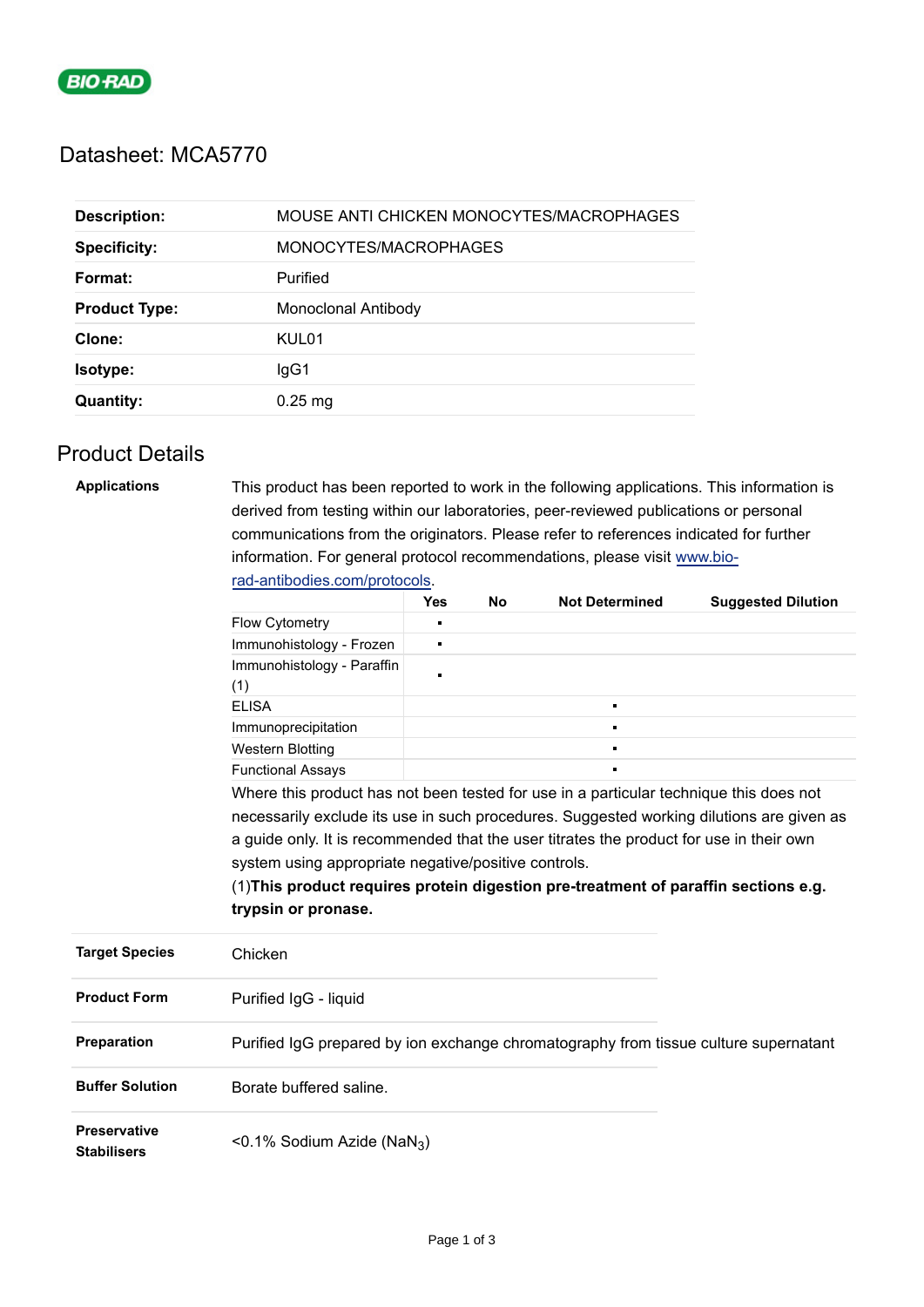| Approx. Protein<br><b>Concentrations</b> | IgG concentration 0.5mg/ml                                                                                                                                                                                                                                                                                                                                                                                                                                                                                                                                                                                                                                                                                                                                                                                                                                                                                                                                                                                                                                                          |
|------------------------------------------|-------------------------------------------------------------------------------------------------------------------------------------------------------------------------------------------------------------------------------------------------------------------------------------------------------------------------------------------------------------------------------------------------------------------------------------------------------------------------------------------------------------------------------------------------------------------------------------------------------------------------------------------------------------------------------------------------------------------------------------------------------------------------------------------------------------------------------------------------------------------------------------------------------------------------------------------------------------------------------------------------------------------------------------------------------------------------------------|
| <b>RRID</b>                              | AB_10841619                                                                                                                                                                                                                                                                                                                                                                                                                                                                                                                                                                                                                                                                                                                                                                                                                                                                                                                                                                                                                                                                         |
| <b>Specificity</b>                       | Mouse anti Chicken Monocytes/Macrophages, clone KUL01 recognises chicken<br>monocytes and macrophages. Clone KUL01 will also detect interdigitating cells and<br>activated microglia but does not recognise Bu1+ve B-cells or CD3 +ve T-lymphocytes.                                                                                                                                                                                                                                                                                                                                                                                                                                                                                                                                                                                                                                                                                                                                                                                                                                |
| <b>References</b>                        | 1. Mast, J. et al. (1998) Characterisation of chicken monocytes, macrophages and<br>interdigitating cells by the monoclonal antibody KUL01. Vet Immunol Immunopathol. 61<br>$(2-4)$ : 343-57.<br>2. Wigley, P. et al. (2001) Salmonella enterica serovar Pullorum persists in splenic<br>macrophages and in the reproductive tract during persistent, disease-free carriage in<br>chickens. Infect Immun. 69 (12): 7873-9.<br>3. Balic, A. et al. (2014) Visualisation of chicken macrophages using transgenic reporter<br>genes: insights into the development of the avian macrophage lineage. Development. 141:<br>3255-65.<br>4. Garcia-Morales, C. et al. (2014) Production and characterisation of a monoclonal<br>antibody that recognises the chicken CSF1 receptor and confirms that expression is<br>restricted to macrophage-lineage cells. Dev Comp Immunol. 42 (2): 278-85.<br>5. Guabiraba, R. et al. (2017) Unveiling the participation of avian kinin ornithokinin and its<br>receptors in the chicken inflammatory response. Vet Immunol Immunopathol. 188: 34-47. |
| <b>Storage</b>                           | This product is shipped at ambient temperature. It is recommended to aliquot and store at<br>-20 $^{\circ}$ C on receipt. When thawed, aliquot the sample as needed. Keep aliquots at 2-8 $^{\circ}$ C for<br>short term use (up to 4 weeks) and store the remaining aliquots at -20°C.<br>Avoid repeated freezing and thawing as this may denature the antibody. Storage in<br>frost-free freezers is not recommended.                                                                                                                                                                                                                                                                                                                                                                                                                                                                                                                                                                                                                                                             |
| <b>Guarantee</b>                         | 12 months from date of despatch                                                                                                                                                                                                                                                                                                                                                                                                                                                                                                                                                                                                                                                                                                                                                                                                                                                                                                                                                                                                                                                     |
| <b>Health And Safety</b><br>Information  | Material Safety Datasheet documentation #10077 available at:<br>10077: https://www.bio-rad-antibodies.com/uploads/MSDS/10077.pdf                                                                                                                                                                                                                                                                                                                                                                                                                                                                                                                                                                                                                                                                                                                                                                                                                                                                                                                                                    |
| <b>Regulatory</b>                        | For research purposes only                                                                                                                                                                                                                                                                                                                                                                                                                                                                                                                                                                                                                                                                                                                                                                                                                                                                                                                                                                                                                                                          |

## Related Products

#### **Recommended Secondary Antibodies**

Rabbit Anti Mouse IgG (STAR12...) [RPE](https://www.bio-rad-antibodies.com/polyclonal/mouse-igg-antibody-star12.html) Goat Anti Mouse IgG (H/L) (STAR117...) FITC, [HRP](https://www.bio-rad-antibodies.com/polyclonal/mouse-igg-antibody-star117.html?f=hrp) Rabbit Anti Mouse IgG (STAR9...) [FITC](https://www.bio-rad-antibodies.com/polyclonal/mouse-igg-antibody-star9.html)

|         | <b>North &amp; South</b> Tel: +1 800 265 7376 | Worldwide | Tel: +44 (0)1865 852 700             | Eur |
|---------|-----------------------------------------------|-----------|--------------------------------------|-----|
| America | Fax: +1 919 878 3751                          |           | Fax: +44 (0)1865 852 739             |     |
|         | Email: antibody sales us@bio-rad.com          |           | Email: antibody sales uk@bio-rad.com |     |

**Fope** Tel: +49 (0) 89 8090 95 21 Fax: +49 (0) 89 8090 95 50 Email: [antibody\\_sales\\_de@bio-rad.com](mailto:antibody_sales_de@bio-rad.com)